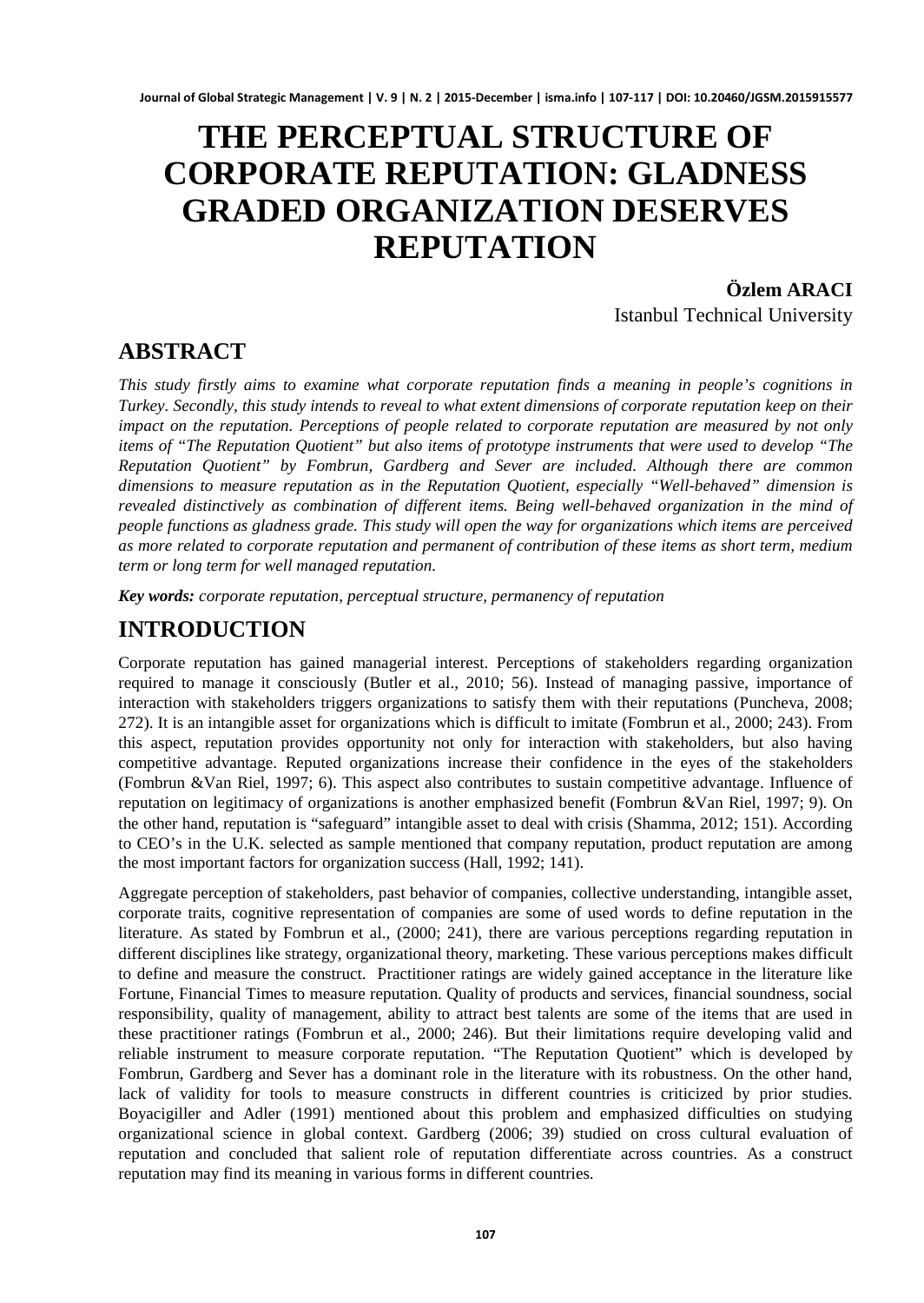This study firstly aims to examine what corporate reputation finds a meaning in people's cognitions in Turkey. Perceptions of people related to corporate reputation are measured by "The Reputation Quotient". But not only items of "The Reputation Quotient" but also items of prototype instruments that were used to develop "The Reputation Quotient" are included. Because, items of prototype instrument that are not significant in different country, may be significant in Turkey. To reveal perceptual structure of this construct, people are asked to what extent these items are related to corporate reputation according to their perceptions. Expected finding is perceptual differences and new dimensions of corporate reputation in different country. Secondly, this study aims to reveal permanent of contribution of the items on reputation. Perceptions regarding impact term of items on corporate reputation are measured based on their permanency as short term, medium term or long term. Detection permanency of the items on reputation will have potential to prioritize investments for well managed reputation. Well managed corporate reputation contributes to competitive advantage, positive interaction with stakeholders and legitimacy in the organizational field successively.

In line with these aims, firstly theoretical background is mentioned to represent different dimensions of corporate reputation and definitions in prior studies. And then, research design informs about sample, measurement instrument and analysis of data. In the end, discussions and conclusions are shared.

# **THEORETICAL BACKGROUND**

Corporate reputation positions organizations in their institutional and technical environment (Fombrun et al., 2000; 243). Within these environments, organizations cast up their gaining and concession. Contribution to corporate reputation is evaluated an important gaining for organizations. Different disciplines like economy, sociology, strategy, marketing, organizational theory studied on this gaining to define, explain its antecedents and consequences. Polyphony on definition of reputation can be noticed from both differences between disciplines and within disciplines.

Barnett et al., (2006; 26) clustered 49 different reputation definitions in three clusters as "a state of awareness", "an assessment or evaluation", "an asset". "A state of awareness" reflects given attention an organization by stakeholders. "An assessment" comprises evaluation and judgment of stakeholders. "An asset" explains reputation as a value for organization.Walker (2010; 369-370) classified definitions of corporate reputation under five titles. The first group of definitions assessed the construct as perception. The second group definitions emphasized aggregate perceptions of stakeholders. The third group definitions pointed out comparison of reputation with other competitors. The fourth group of definitions indicated having positive and negative corporate reputation. The fifth group of definitions added corporate reputation can change over time, it has time specific. Although reputation is defined by various disciplines, there are two consensus points among them (Rindova et al., 2010; 614); "(a) that the term reputation refers to social cognitions, such as knowledge, impressions, perceptions, and beliefs and (b) that these social cognitions reside in the minds of external observers."

Historical development of definition of corporate reputation is important to understand differences among perceptions. Spence (1974) assessed corporate reputation as an output of a competitive process in that organizations reflect their main characteristics to have better social status (Caruana, 1997; 110). In 1988, Weigelt and Camerer (1988) emphasized that corporate reputation includes economic and noneconomic attributes that ascribed to organization as a result of its past actions. Reputation is assessed as a tool to maximize social status and gain competitive advantage for organizations (Fombrun & Shanley, 1990; 234). Fombrun and VanRiel (1997; 10) explained corporate reputation with an integrative view as "…a collective representation of a firm's past actions and results that describes the firm's ability to deliver valued outcomes to multiple stakeholders". Staw and Epstein (2000; 532) defined reputation as "reputations are a function of what external parties see the organization doing". Gotsi, Wilson (2001; 29) defined corporate reputation by emphasizing stakeholder's direct experiences, communications and information about the company's actions. Overall evaluation and comparison of company with competitors by stakeholders represent corporate reputation (Gotsi and Wilson, 2001; 29). Barnett et al., (2006; 34) added evaluation aspects of stakeholders as "financial, social and environmental" different from other definitions. Ponzi et al., (2011; 30) defined corporate reputation as "beliefs about companies' past and future actions that shape how stakeholders interact with them". Different from prior studies they indicate not only past actions but also future actions of companies.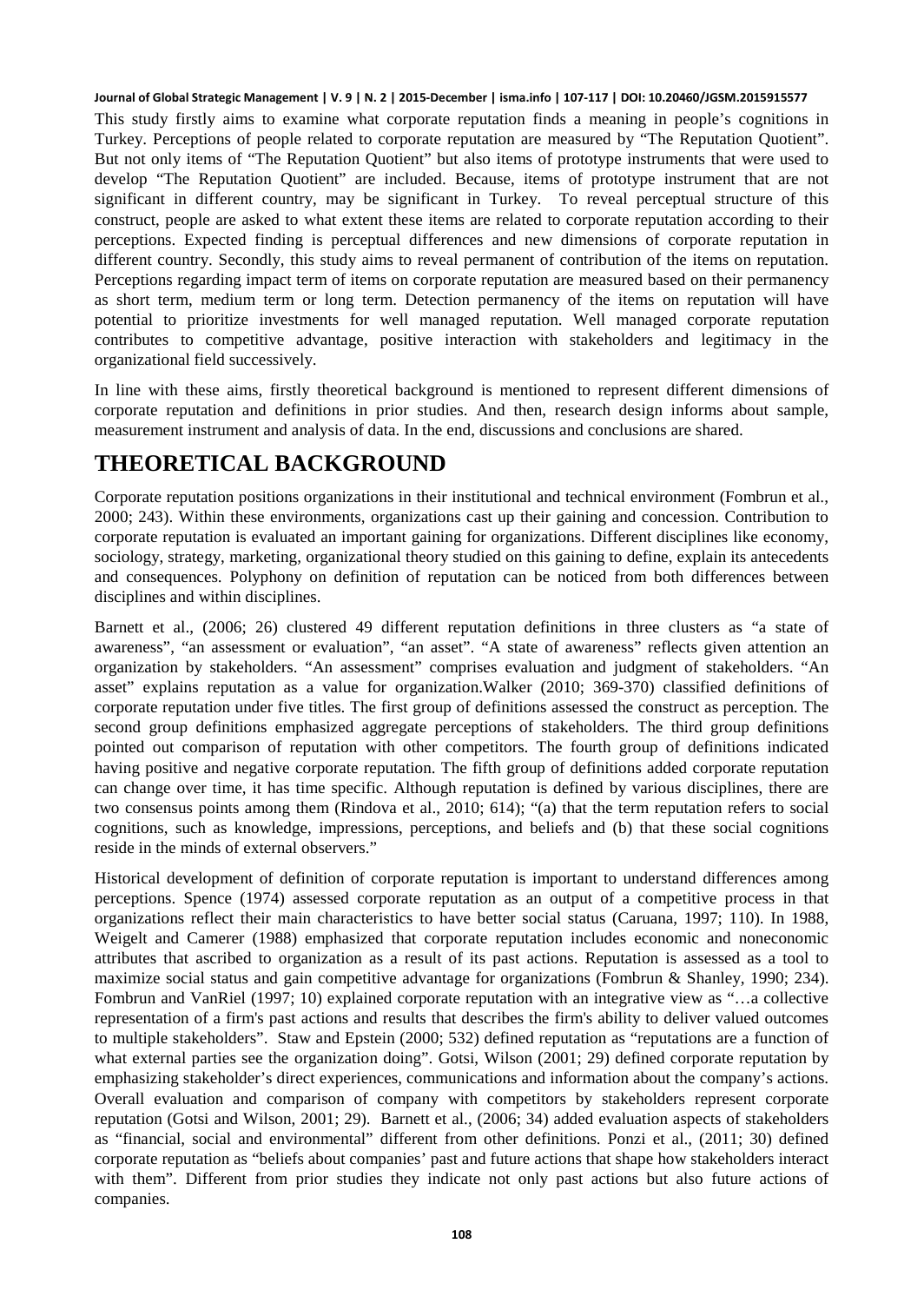Media ranking, organization's affiliation with high status actors in the organizational field and being certificated by expert intermediaries can be indicators for stakeholders to assess prominence of organization and indirectly organizational reputation (Rindova et al., 2005; 1038). Having foundations and responsibility regarding charity, media visibility, dividend yield, size of firm (Fombrun & Shanley, 1990; 252); financial performance, financial stability and corporate social performance (Soleimani, 2011; 74) are some of the antecedents issued by prior studies. Ownership of organizations, industry (Ponzi et al., 2011; 32); communication, country of origin, not-for profit status, state ownership and CEO role are other different antecedents of reputation (Gardberg, 2006; 53). Firm level determinants of corporate reputation are defined as financial performance, social performance and firm size by Soleimani (2011; 2).

Reputation is the indicator of meaning of organization in the minds of stakeholders. It helps to provide communication between stakeholders and organization. Expectations, experiences and evaluations of stakeholders form the reputation of the organization (Lewellyn, 2002; 453). Men (2012; 36) categorized consequences of reputation into three main title as "corporate capabilities, social accountability and strategic communication". Reputation has capacity to influence prices that are customers are willing to pay and demands of customers (Leerapan, 2011; 45). From the organization's aspect, reputation is important in case of being economic asset. It influences profitability. Its uniqueness provides competitive advantage. Buying decisions of consumers, investment decisions of creditors and investors, job seekers decisions all are influenced by corporate reputation (Ponzi et al., 2011;17). Corporate reputation helps to construct public trust (Helm, 2011; 657), reduces information uncertainty and provides valuable information for acquisition decisions (Soleimani, 2011; 101). Stakeholders assess the reputed organizations that demonstrate consistent behaviors to their stakeholders (Dobson, 1989; 3). Credibility and trustworthiness of reputed companies may reduce difficulties through integration processes and minimization of conflicts (Soleimani, 2011; 102).

While there are various perspectives regarding definition of the construct, developing a measurement instrument for the construct gets difficult. Chun (2005; 100) suggested that corporate reputation should not be measured as a unidimensional construct as good or bad. This approach constraints evaluation of corporate reputation, because an organization may be seen financially perfect, but may be seen lack of attracting qualified people. Zyglidopoulos (2001; 418) stated that organizations may be known as good or bad on various issues, so multidimensionality is specifity of reputation. Measuring reputation as multidimensional construct facilitates interpretations regarding reputation of organizations (Chun, 2005; 101). To measure corporate reputation various instruments are developed. Gaines-Ross (1998; 51) used eight dimensions; "(1)offers high quality products and services, (2) adds value to all customer transactions, (3) has high-caliber management, (4) is a company you can trust, (5) conducts business in a human and caring way, (6) is most likely to produce the next innovation in the industry, (7) will prosper in the long run, (8) sets an example of how major corporations should be run". Rindova et al., (2005;1033) proposed two dimensions of corporate reputation in their studies; "(1) stakeholders' perceptions of an organization as able to produce quality goods and (2) organizations' prominence in the minds of stakeholders". Eight dimensions are included for Fortune 500 "admired list" in Staw and Epstein's (2000; 536) study; (1)innovativeness; (2)quality of management; (3)quality of products/services offered; (4)long-term investment value; (5)financial soundness; (6)ability to attract/keep talented people, (7)community/environmental responsibility, (8) use of corporate assets.

The Reputation Quotient used 20 attributes in the six dimensions (Fombrun et al., 2000; 253); corporate appeal, products and services, financial performance, vision and leadership, workplace environment, social responsibility. Corporate appeal includes items related to what extent organization is liked, admired or respected. Products and services dimension includes items that inquire quality, reliability perceptions of organization's products and services. Profitability, prospect and risk are other items that are evaluated under the title of financial performance. Clear vision and strong leadership is another important dimension to assess reputation. Workplace environment important to represent reputation and to what extent this organization is well managed and attractive for potential employees. Perceptions regarding relationships with communities, employees and the environment give signs about social responsibility of organizations (Fombrun & Gardberg, 2000; 13).

Literature about reputation measurement can be summarized within three main streams. First stream is called as "social expectations" that indicates expectations related to behavior of organizations. Reputation Quotient which is developed by Fombrun et al., (2000) can be example of this stream. Second stream grounds on "corporate personality". In this stream people use personality traits to explain perceptions related to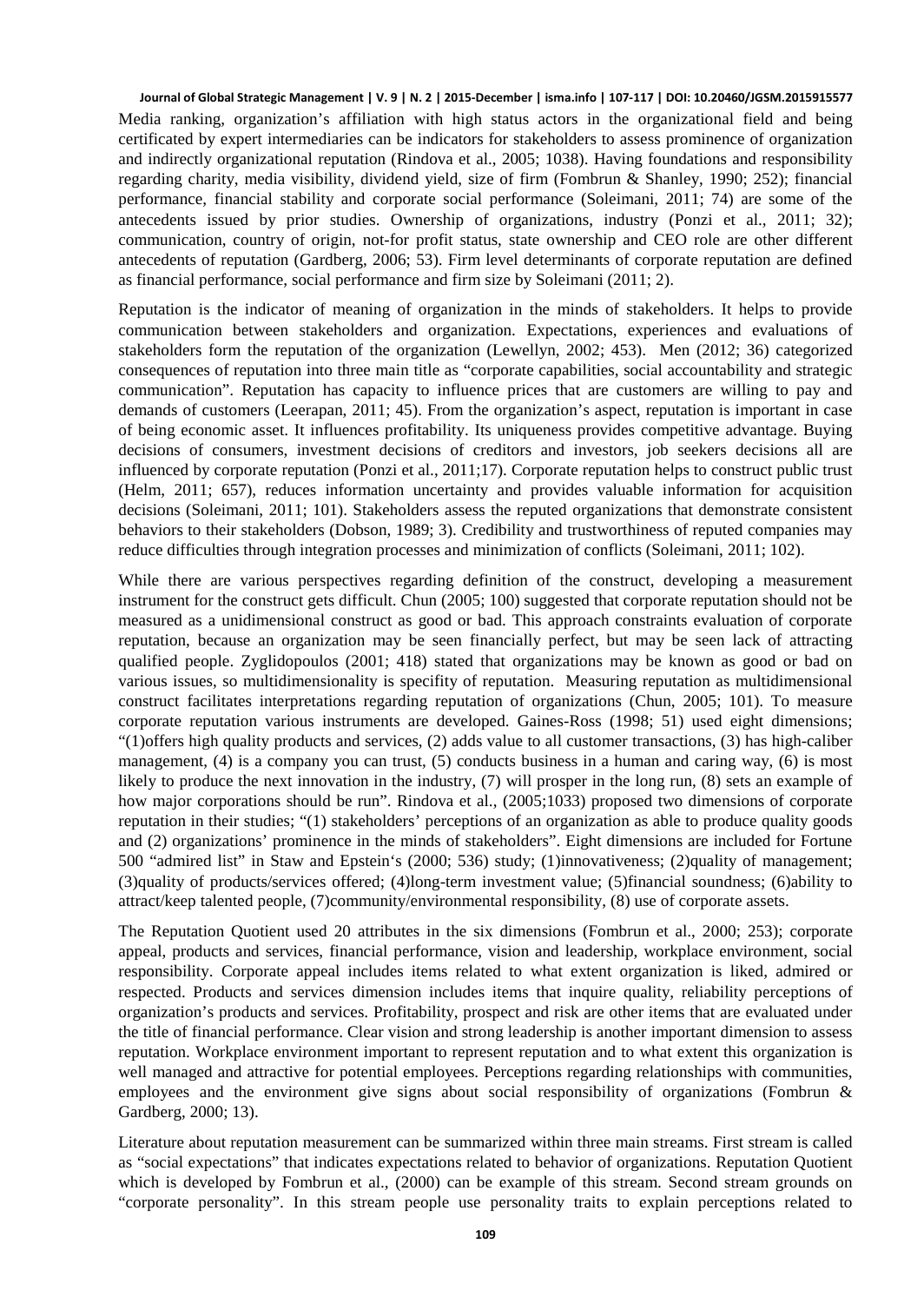organizations. Davies et al., (2001) advocated that there is no tool to measure both internal and external facets of reputation. They emphasized personification metaphor to fill this gap. The third stream bases on "trust". Perceptions regarding credibility, honesty and reliability of organizations are taken into consideration to measure reputation (Berens &Van Riel, 2004; 161).

Understanding different perceptions regarding reputation is important to measure. Even if the attributes that are ascribed to organizations are the same, different publics give different weighting to these attributes (Caruana, 1997; 110). As stated by Wartick (2002; 375) corporate reputation is a construct that grounds on perceptions. Organizations are assessed by various stakeholders and each of them uses different criteria that lead their perceptions. Interaction and sharing information among stakeholders form aggregated assessments that signify corporate reputation. To what extent there is perceptual overlap on construct of corporate reputation is important. This study attended to reveal perceptual structure of the construct. If perceptual structure is understood, organizations will have chance to manage their reputation. Also, understanding perceptual structure in different country contributes to validity of tool to measure the construct. Different from other studies, in addition to detect perceptual structure of corporate reputation, this study also gives idea about permanency of the items on corporate reputation as short term, medium term or long term. Practically, organizations may prioritize their actions to manage reputation. Especially organizations live in the environment that gives reputation high value may take advantage of impact terms of items.

# **RESEARCH DESIGN**

### Sample

Sample of the study includes employees in different industries and undergraduate students with have experience in an organization and no experience in an organization. Wartick (2002; 378) suggested that various stakeholders should be included to measure reputation of organizations. For instance if sample includes only employees and customers, reputation will be different than sample includes suppliers and owners. Sample size of this study is 398, includes employees and undergraduate students. It is possible to say that they have potential to reflect general public perspective. 62,3% of the sample have experience in an organization in various industries like finance, textile, education, information technologies, energy, automotive, retail, communication, health, construction. 37,2% of the sample have no experience. Rate of male, female in the whole sample is 60%, 38.7% respectively.

### Measurement Instrument of Corporate Reputation

Initially, perceptual structure of corporate reputation is attempted to reveal instead of measuring corporate reputation of any organization in this study. After providing consensus among perceptual structure of corporate reputation, measurement of corporate reputation of an organization will be possible. "The Reputation Quotient" is assessed most acceptable scale to measure reputation because of its applicability to most stakeholders and different cultures (Wartick, 2002). To reveal perceptual structure of corporate reputation in Turkey, items of both instrument prototype 1-2 and the Reputation Quotient that were tested by Fombrun,Gardberg and Sever (2000) were used in the questionnaire of the study. Totally 59 different items were examined based on their relatedness with reputation. Additionally, perceptual permanency of the items on corporate reputation was measured with each of the 59 items whether they sustain their impact on corporate reputation in short term (less than 1 year), medium term (1-5 years) or long term (more than 5 years).

### Analysis

After determining the sample, items that represent "The Reputation Quotient" and prototypes prepared by Fombrun, Gardberg, Sever (2000) were translated into Turkish firstly. And then back translation is implemented to assure well-done translation by another bilingual speaker.

Potential respondents were asked to what extent these items are related with reputation construct without any definition. Likert type scale was used (1- weak; 5-very strong). To reveal perceptual structure no definition was given regarding reputation construct. Also potential respondents evaluated impact term of these items on corporate reputation as short term, medium term or long term.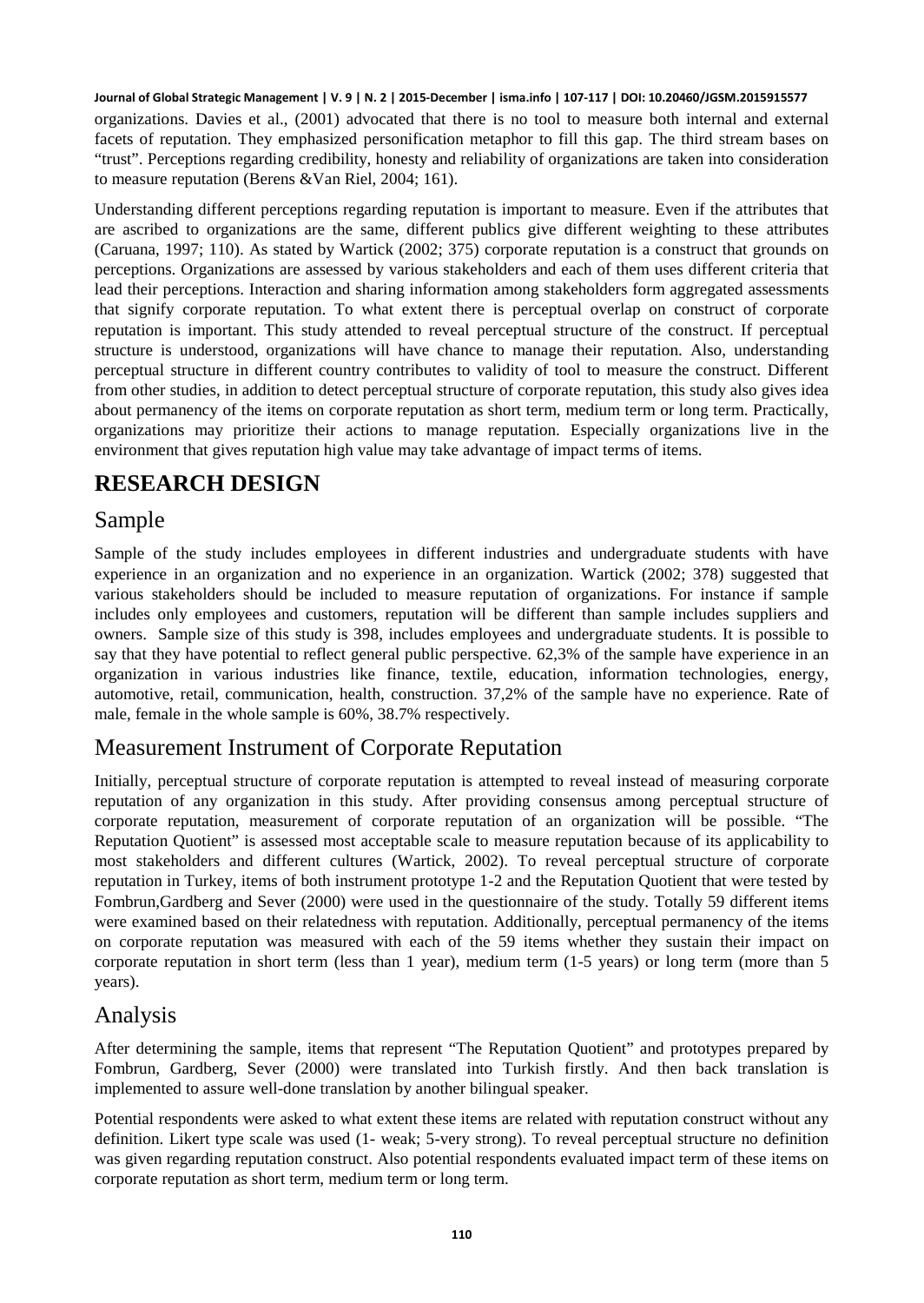First missing values and assumptions were checked. Three of the original 398 cases were excluded from the analysis. Missing values of these three cases were over 10 percent. Other missing values were handled with mean substitution method. The mean is chosen best single replacement value (Hair et al., 1998; 54).

Representativeness of the items related with the construct was analyzed based on the exploratory factor analysis. Factor analysis determines the dimensions that is called factors and determines which each variable is explained by each dimension based on the interrelationships among the variables (Hair et al., 1998; 90). Initial stage of exploratory factor analysis searches for high correlations among items based on the Bartlett's Test of Sphericity. In addition, index of Kaiser-Meyer-Olkin Measure of Sampling Adequacy "quantify the degree of intercorrelations among the variables and the appropriateness of factor analysis" (Hair et al., 1998; 99). In this analysis, index of Kaiser-Meyer-Olkin Measure of Sampling Adequacy was higher than .50 (.928). It was acceptable to sustain exploratory factor analysis.

The method of extracting the factors was Principal Component Analysis. The chosen rotational method was the orthogonal method. Eigenvalue was the criteria for the number of factors to extract. Eigenvalues less than 1 were considered insignificant. Eigenvalues of all the factors are greater than 1, were considered significant factors. Total explained variance with six factors was 61.49%. Explained variance by the first factor was 15.12%. The second factor explained 10.54% of the variance; the third factor explained 10.52%. Fourth and fifth factors explained 9.32% and 8.33% of the variance respectively. The last factor explained 7.65% of the variance that belongs to corporate reputation construct. Factor loadings of the exploratory factor analysis are indicated as in the Table 1.

| Dimensions of Corporate Reputation (Total Explained Variance=61.49%)                | <b>Factor Loadings</b> |  |
|-------------------------------------------------------------------------------------|------------------------|--|
| Qualification and Credibility (Explained variance=15.12%; Cronbach's alpha=.874)    |                        |  |
| 2. Looks like a company that would have good employees                              | .779                   |  |
| 6. I trust this company                                                             | .762                   |  |
| 1. I have a good feeling about the company                                          | .756                   |  |
| 4. The company is well managed                                                      | .666                   |  |
| 19.I usually believes what this company says                                        | ,630                   |  |
| 13. Offers products and services that are a good value for the money                | ,603                   |  |
| 29. The company is very powerful                                                    | .516                   |  |
| Well-behaved (Explained variance: 10.54%; Cronbach's alpha=.814)                    |                        |  |
| 48. The company behaves ethically and responsibly                                   | .763                   |  |
| 42. The company is honest and straightforward in its communications with the public | .634                   |  |
| 52. Maintains high standards in the way it treats people.                           | .611                   |  |
| 57. Supports good causes                                                            | ,607                   |  |
| 45. The company helps make the world a better place.                                | .595                   |  |
| Vision (Explained variance: 10.52%; Cronbach's alpha=.815)                          |                        |  |
| 55. Looks like a company with strong prospects for future growth                    | ,743                   |  |
| 58. The company has good long term prospects.                                       | .716                   |  |
| 56. Has a clear vision for its future                                               | .658                   |  |
| 53. Recognises and takes advantage of market opportunities                          | .650                   |  |
| Financial Performance (Explained variance: 9.32%; Cronbach's alpha=.741)            |                        |  |
| 33. The company can be counted on to perform well financially                       | .653                   |  |
| 23. I know a lot about the company's financial performance                          | .644                   |  |
| 50. Looks like a low risk investment                                                | ,622                   |  |
| 34. The company contributes very little to the economy                              | .587                   |  |
| 40. The company has extensive resources to draw on.                                 | ,500                   |  |
| Distinctiveness and Influential (Explained variance: 8.33%; Cronbach's alpha=.712)  |                        |  |
| 25. The company offers unique products and services                                 | .708                   |  |
| 43. The company sells products and services that are important to our lives         | ,677                   |  |
| 20. The products and services the company sells are important to society.           | ,631                   |  |
| Leadership (Explained variance: 7.65%; Cronbach's alpha=.734)                       |                        |  |
| 14. The company is led by an intelligent and competent CEO.                         | ,802                   |  |
| 12. Has excellent leadership                                                        | ,687                   |  |
| 24. The company is led by a CEO with vision                                         | .685                   |  |

**Table 1. Factor Loadings**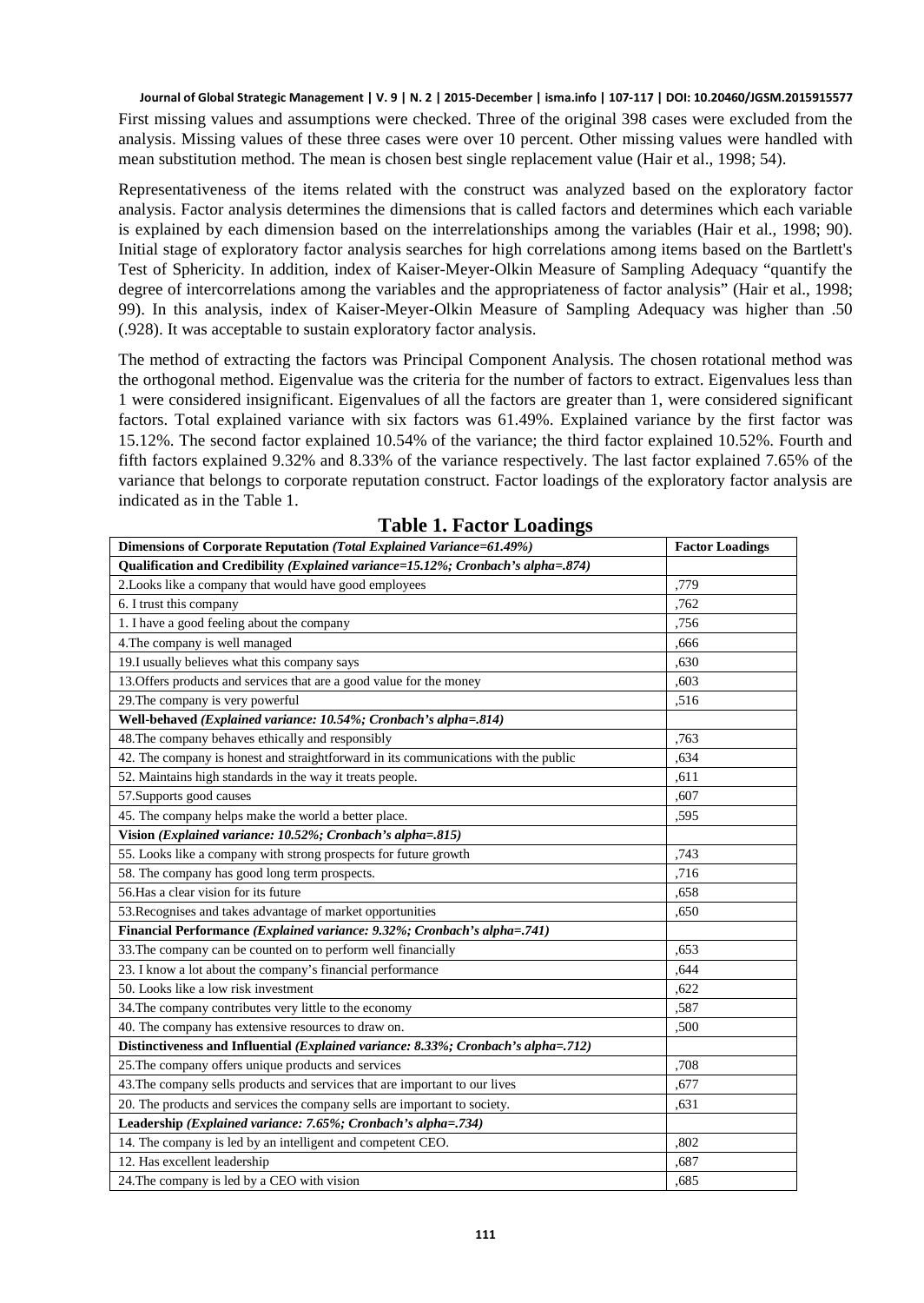It is important to be certain whether this scale measures the construct accurately and measures the construct actually we intended to measure. Cronbach's coefficient alpha is generally used indicator of the "consistency of respondents' answers to all the items in a measure" (Sekaran, 2003; 205). Generally accepted limit for the Cronbach's alpha is .70 (Hair et al., 1998; 118).Reliability of each factor was confirmed as in the table 2. All Cronbach's alpha values are higher than .70 and confirmed. In line with the second aim of this study, assessment of impact term of each item of corporate reputation is represented as percentage in Table 2.

| <b>Dimensions of Corporate Reputation</b>                                              | <b>Short</b><br>Term<br>(less than 1<br>year; %) | <b>Medium</b><br>Term<br>$(1-5$ years;<br>$\frac{0}{0}$ | Long term<br>(more than 5<br>years; $\%$ ) |
|----------------------------------------------------------------------------------------|--------------------------------------------------|---------------------------------------------------------|--------------------------------------------|
| <b>Qualified and Credibility</b>                                                       |                                                  |                                                         |                                            |
| 2. Looks like a company that would have good employees                                 | 11,4                                             | 48.4                                                    | 40.3                                       |
| 6. I trust this company                                                                | 8,7                                              | 35,3                                                    | 56,0                                       |
| 1. I have a good feeling about the company                                             | 14,4                                             | 46.6                                                    | 39,0                                       |
| 4. The company is well managed                                                         | 12,3                                             | 45,4                                                    | 42,3                                       |
| 19.I usually believes what this company says                                           | 18,1                                             | 45.8                                                    | 36,1                                       |
| 13. Offers products and services that are a good value for the money                   | 11,5                                             | 45,5                                                    | 43,0                                       |
| 29. The company is very powerful                                                       | 10,7                                             | 47,2                                                    | 42,1                                       |
| Well-behaved                                                                           |                                                  |                                                         |                                            |
| 48. The company behaves ethically and responsibly                                      | 14,8                                             | 46,3                                                    | 38,9                                       |
| 42. The company is honest and straightforward in its communications with the<br>public | 13,3                                             | 43,6                                                    | 43,1                                       |
| 52. Maintains high standards in the way it treats people.                              | 15.3                                             | 44.5                                                    | 40.2                                       |
| 57. Supports good causes                                                               | 20.1                                             | 49.4                                                    | 30.5                                       |
| 45. The company helps make the world a better place.                                   | 18,9                                             | 41,6                                                    | 39,5                                       |
| <b>Vision</b>                                                                          |                                                  |                                                         |                                            |
| 55. Looks like a company with strong prospects for future growth                       | 18.8                                             | 51,3                                                    | 29,9                                       |
| 58. The company has good long term prospects.                                          | 14.3                                             | 44,9                                                    | 40.8                                       |
| 56. Has a clear vision for its future                                                  | 13,2                                             | 45,5                                                    | 41,2                                       |
| 53. Recognises and takes advantage of market opportunities                             | 17,3                                             | 51,7                                                    | 31,0                                       |
| <b>Financial Performance</b>                                                           |                                                  |                                                         |                                            |
| 33. The company can be counted on to perform well financially                          | 18.6                                             | 53,7                                                    | 27,7                                       |
| 23. I know a lot about the company's financial performance                             | 29,6                                             | 48.7                                                    | 21,7                                       |
| 50. Looks like a low risk investment                                                   | 26,2                                             | 48,5                                                    | 25,4                                       |
| 34. The company contributes very little to the economy                                 | 21,3                                             | 49.4                                                    | 29,4                                       |
| 40. The company has extensive resources to draw on.                                    | 16,5                                             | 58.5                                                    | 24,9                                       |
| <b>Distinctiveness and Influential</b>                                                 |                                                  |                                                         |                                            |
| 25. The company offers unique products and services                                    | 21,1                                             | 51,4                                                    | 27,5                                       |
| 43. The company sells products and services that are important to our lives            | 15,1                                             | 52,2                                                    | 32,7                                       |
| 20. The products and services the company sells are important to society.              | 17.9                                             | 55,6                                                    | 26,5                                       |
| Leadership                                                                             |                                                  |                                                         |                                            |
| 14. The company is led by an intelligent and competent CEO.                            | 28.5                                             | 41,7                                                    | 29,8                                       |
| 12. Has excellent leadership                                                           | 19,5                                             | 53,2                                                    | 27,3                                       |
| 24. The company is led by a CEO with vision                                            | 26,5                                             | 44,3                                                    | 29,3                                       |

### **Table 2. Impact Term of Items on Corporate Reputation**

Items of "Qualification and credibility" factor includes various items that were called with different names under different factors (e.g., operational capability, products and services, appeal, credibility) in instrument prototype 1-2 and the Reputation Quotient which were tested by Fombrun, Gardberg and Sever (2000). In this study, factor is renamed to encompass these various items as "Qualification and credibility". Being wellmanaged, having good employees, offering products and services worth to buy and being powerful are related with being qualified as an organization. On the other hand, being trusted, having good feelings about the company, believing what the company says represents credibility of the organization. Permanency of contribution of the items belongs to "Qualification and credibility" is assessed generally as medium term. People thought that organizations that give importance to have these attributes may protect their reputation in the medium term. Being trusted company attend to corporate reputation in long term, exceptionally. If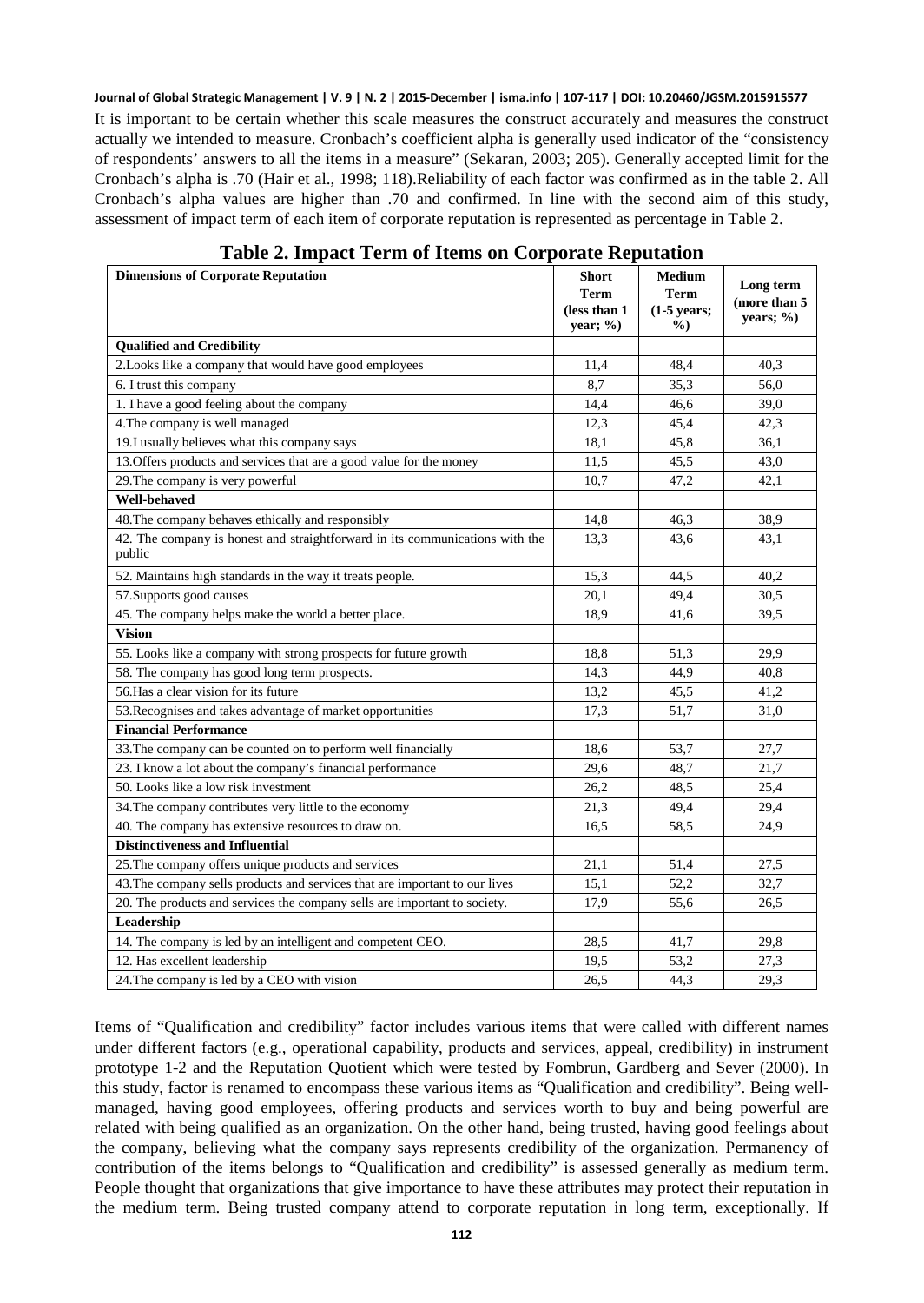organization positions itself as trusted organization in the eyes of stakeholders, organization will have chance to protect its reputation in a long term. Because, trust brings reliability, honesty, safety to mind of stakeholders (Zehir et al., 2011;1220). This finding is also important to prioritize attempts and investments to have well managed reputation.

Second dimension is called as "Well-behaved" that represents acceptable, proper behaviors in accordance with the rules. Organizations that behave in socially correct manner are perceived reputed organizations. To what extent ethics and responsibility are parts of organizational values, to what extent organization communicates with public honestly and straightforwardly and treats people in a good manner are important indicators of being well-behaved in addition supporting good causes and attempting to make the world better place. Although general evaluation about impact term of the items on corporate reputation is stated as medium term, "honest and straightforward communication with the public" have potential to sustain its positive impact on reputation in long term.

"Vision" is another factor that constitutes reputation. Items of this factor are related to future growth, future prospects and opportunities. Vision is defined as (Daft, 2008; 487) "an attractive, ideal future that is credible yet not readily attainable". Perceived as promising organization contributes to be reputed in the eyes of stakeholders. Permanency of all items of "Vision" is perceived as medium term. Investment or improvement attempt of organizations to protect their corporate reputation based on vision works from 1 to 5 years.

"Financial performance" was the common factor in most measurement instrument of corporate reputation. This study confirmed contribution of financial performance to be perceived as reputed organization. Evaluation of the organization as low risk investment, contribution to the economic development and having extensive resources give sign about performing well financially. Perceptions of financially well performed organization could not keep its contribution on corporate reputation in long term. Even "know a lot about this company's financial performance" has the highest rate as short term impact on corporate reputation.

"Distinctiveness and influential" factor includes items that position organization in the unique place based on its products and services. Distinctiveness reveals degree of differentiation. On the other hand, place of the organization in our lives and society is evaluated to have an idea about its reputation. While being in the mind of people is difficult in the face of various product and service alternatives, having important place in their lives is getting hard day after day. Organizations give priority to be influential and distinctive in the eyes of stakeholders, gain degree to be perceived as reputed organization. Although organizations position themselves as distinctive and influential in the eyes of stakeholders, its effect on corporate reputation will not last long term.

Another factor is determined as "Leadership". Leader, CEO play considerable role to constitute reputation. Vision, competencies and qualifications of the leaders light the way of organizations. Different kinds of leadership styles have potential to enhance firm performance (Zehir et al., 2011; 1460). Leaded by an excellent leadership is an advantage to gain reputation. Thus, organizations may use benefits of reputed organization. Permanency of contribution of having qualified, competent, excellent leadership is assessed as medium term. Organizations should be aware of benefits of items that belong to leadership for their reputation. But, organizations should not behave in manner like this reputation will last long time.

### **DISCUSSION AND CONCLUSION**

This study aimed to reveal perceptual structure of corporate reputation in Turkey as a periphery country. To reveal this structure, prototype instruments and the Reputation Quotient, were tested by Fombrun, Gardberg and Sever (2000), were used to develop questionnaire. Sample of the study was asked to what extent these items were related to corporate reputation and to what extent these items had permanency on corporate reputation based on their perceptions. Although there were common dimensions to measure reputation as in the Reputation Quotient, especially being qualified organization, being well behaved organization were revealed distinctively as combination of different items of Fombrun, Gardberg and Sever's (2000) study. Contribution of these items on corporate reputation was evaluated as medium term. Exceptionally, gaining trust of stakeholder works long term on the corporate reputation. Organizations may give priority to be trustworthy to keep their reputations in the long term.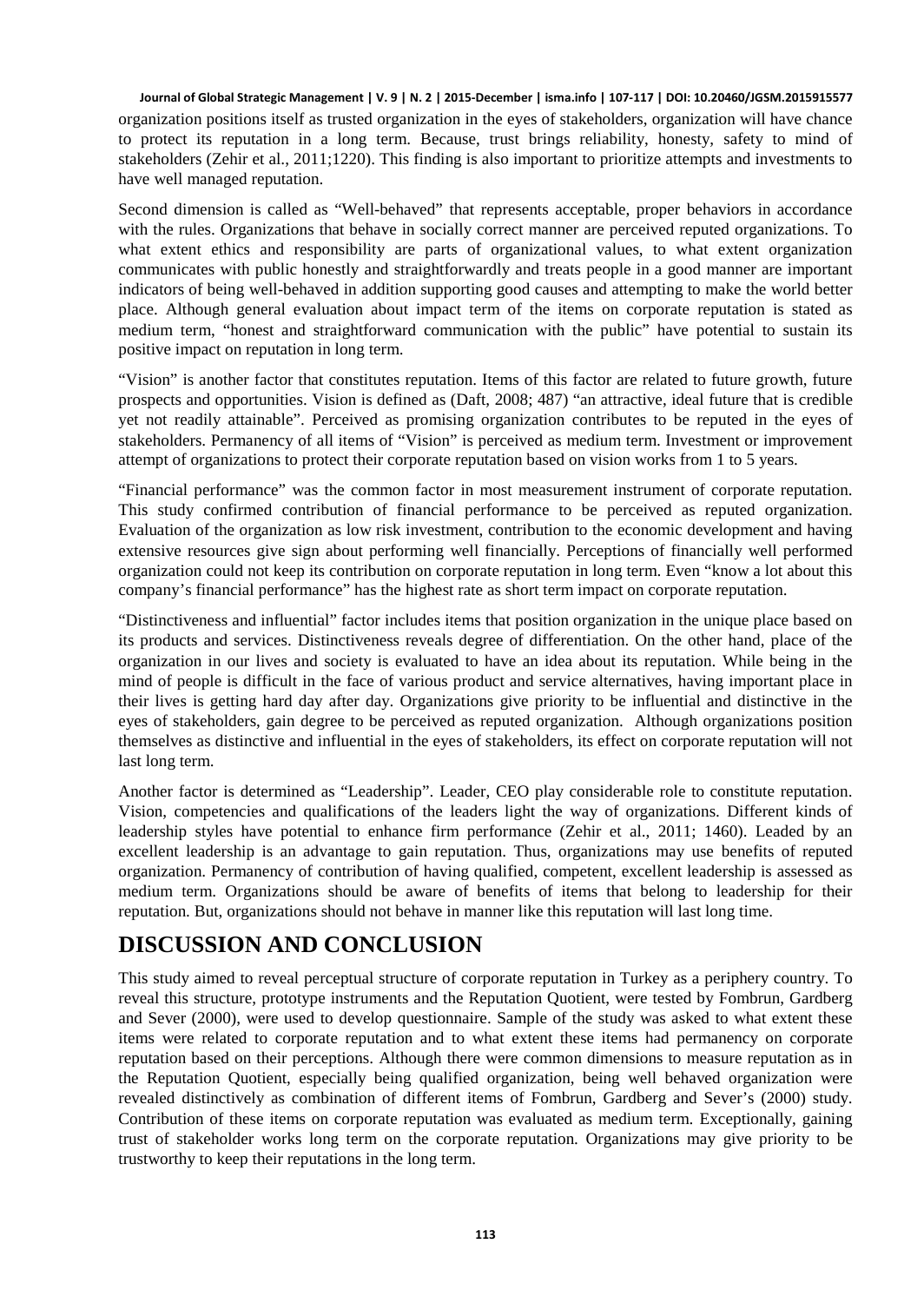Each organization has various observers. Although, each of them assesses organizations in different criteria, they interact with each other and exchange information in a shared institutional environment. Aggregated assessments of observers represent corporate reputation (Fombrun &Van Riel, 1997, p.9). Different stakeholders may perceive the reputation of the same organization differently based on their own economic, social, and personal background and experience with the organization (Men, 2012; 33). Reputation of the leader, reputation of the country (Shamma, 2012; 158), organizational ethics, financial performance, shareholder value, corporate branding activities, marketing mix activities, public relations, relationships with stakeholders (Le Roux, 2003) may affect reputation. Absolutely, there should be macro antecedents that influence perceptions like culture. Men (2012; 33) indicated that reputation is historical and built over time. Thus, perceptual structure of reputation bears the stamp of history. Soleimani (2011; 2) stated that economic, institutional and human development can be evaluated as determinants of corporate reputation at the country level.

Aperia et al., (2004) studied on differences in the assessment of corporate reputation in different countries and they concluded that variations in the assessment of reputation ground on cultural, legal and institutional differences across countries. For instance; Aperia, et al., (2004; 218) examined similarities and differences of RQ research in Scandinavian countries. The most important dimension was found as emotional appeal for Scandinavians. All Scandinavian countries agree on importance of corporate social responsibility for reputation. Financial performance was found the least important dimension in Denmark and Norway. Gardberg (2006, p.40) used focus groups method to examine cross cultural validity of the RQ scale. U.S., Australia, Belgium, Greece, Italy, Netherlands and U.K. are included in Gardberg's (2006; 46) study and construct equivalence across six countries were confirmed. Dimensions of RQ was the same for all countries only in Italy, leadership was not defined as dimension of reputation. Australia, Belgium, Netherlands, U.K. commonly emphasized communication as antecedent of reputation. In Greece, reputation is assessed related with prestige, status and seriousness (Gardberg, 2006; 50). In Fombrun and Rindova's (1998; 207) study that includes 139 international companies in the U.S.A. and United Kingdom eventuated "relationship with customers", "product quality", "the skills of employees" were the most important three themes in their reputation building activities. "The company's support for social causes", "the history of the country", "the company's mission/motto" were found the least important themes in their reputation building activities (Fombrun & Rindova, 1998; 208).

This study indicated that people evaluate corporate reputation based on qualification, credibility, wellbehaved manner, vision, financial performance, distinctiveness and influential, and leadership dimensions. Especially, qualification and credibility of the organization and its well-behaved manner are the most explanatory dimensions of perceptual structure of reputation in Turkey. Although credibility is not available in the Reputation Quotient, it is included in this study as a significant dimension. Qualification may be similar to operational capability but it includes items related to value of products, services and employees. Also, to what extent organization is managed well another criteria to assess qualification level of the organization. Name of the dimension that comprises all of these aspects is suggested as "Qualification and Credibility". Well-behaved dimension of corporate reputation can be called as the most different dimension than the Reputation Quotient and instrument prototype 1-2. Way of communication with the public, loyalty to ethics and responsibilities, attempting to make the world better place by supporting good causes indicates well-behaved organizations. And this dimension has an important place on perceptual structure of corporate reputation. People may give point to reputation of organizations if they are well-behaved. Even if there are some negative aspects related to financial performance, vision or leadership of organizations, well-behaved attribute of organizations save their reputations. It is not strange conclusion for Turkey. When people face contradictions about people or organizations, well-behaved side is always more favoured. Being wellbehaved organization in the mind of people functions as gladness grade. Communication way of organization, treating people in a good manner, reflection of socially responsible and ethical aspects of organization, attempts of organization to improve the world may be assessed as indicator of goodwill. This goodwill feeds gladness grade in the eyes of stakeholders and conduce to be reputed organization. Other three dimensions (vision, financial performance and leadership) are common with the Reputation Quotient. Although distinctiveness and influential dimension was not significant for the Reputation Quotient, this study confirmed its importance on the reputation.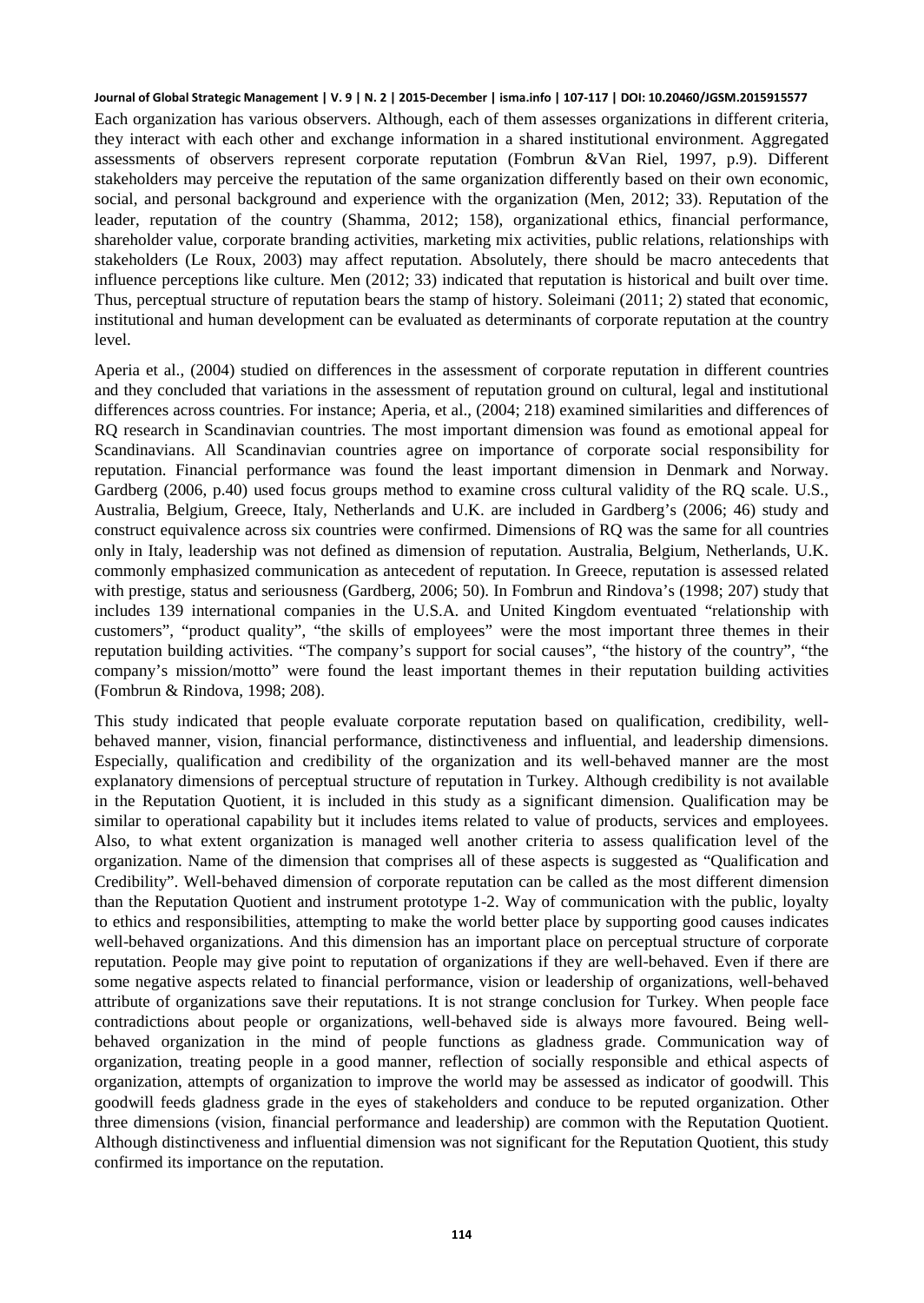Caruana (1997; 118) indicated that managers should not ignore reputation. To recover bad reputation is not easy. Loss of reputation can be the reason of collapse (Caruana, 1997; 118). Organizations should behave in proactive manner to manage their reputations anymore. Global markets, digitalization, increased speed of information exchange force organizations to protect their reputations for sustainable competitive advantage and managing crisis. Anyway findings regarding permanency of items confirmed that organizational attempts to construct reputation will not keep their benefits on reputation long time. Impact of being trustworthy on reputation is perceived long term. This finding can be associated with trust and reputation feed each other mutually. Being trustworthy helps to be reputed and being reputed helps to be trustworthy. Except being trustworthy organization, all items works solely in medium term. Longevity of actions to manage reputation is not so long. It denotes that organizations should not loosen control of management of reputation in reliance on their current reputation. In other words, longevity of benefits of corporate reputation on competitive advantage, attracting talented people, positioning with higher prices and dealing with crisis may not continue in the long term.

Contributions of this study can be summarized as theoretically and practically. Theoretically, findings confirmed that perceptual structure of reputation is different based on some dimensions in the Reputation Quotient. Another theoretical contribution is related to validity of measurement instrument tool. Studying on measurement instrument in different country, in Turkey contributes to its validity. Practically, these six dimensions of corporate reputation ("qualified and credibility", "well-behaved", "vision", "financial performance", "distinctiveness and influential", "leadership") will lead to organizations to manage their reputations. To manage corporate reputations, managers may question that all elements of reputation are equal importance (Shamma, 2012; 164). Understanding attributes that people assess strongly related with reputation give sign about priorities to strengthen reputation of organizations. Rather than less relevant items, organizations give priority to more relevant items with this study. Strategies of public relations can be directed by these priorities. Caruana's (1997) study indicated that; if organizations solve how customers formalize corporate reputation, managers may develop strategies to enhance reputation in the eyes of customers. Second practical contribution is for foreign corporations in Turkey. To achieve strong reputation, managers should take into consideration multinational differences when operating in different countries. This study contributes foreign corporations in Turkey to give prominence dimensions of corporate reputation. Another practical contribution is relevant with impact term of actions to be reputed organization. Findings prove that organizations should not rely on their actions to be reputed or protect their reputations in long term. Permanency of any action that contributes to reputation will not last long.

Limitations of this study can be directive for future studies. Culture influences perceptions of people. Relationship between dimensions of culture and perceptual structure of corporate reputation can be evaluated as future study suggestion. Studies that contribute to management of reputation will be useful as future studies. It is an important communication tool for organizations. Well managed reputation presents a view to stakeholders to evaluate organizations clearly. Although there are advantages of being good reputed organization, good reputation enhances expectations of stakeholders. These expectations can stabilize with appropriate management practices. Because of its fragile structure, management of reputation as an intangible asset is not easy (Dolphin, 2004; 80). Although this study gives sign about priorities to manage reputation, it is lack of providing comprehensive perspective valid internationally.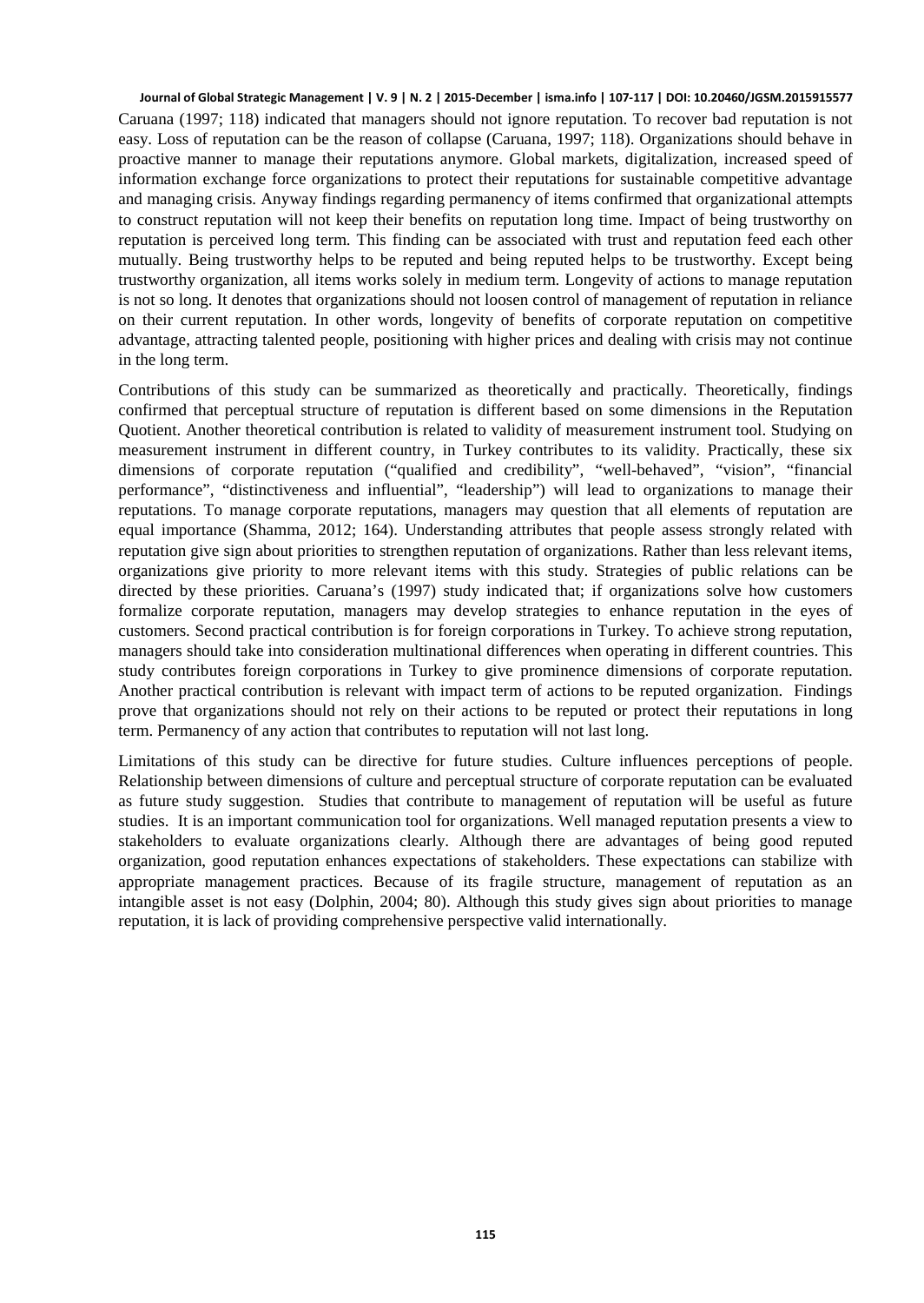Aperia, T., Bronn, P., & Schultz, M. (2004). A Reputation Analysis of the Most Visible Companies in the Scandinavian Countries. Corporate Reputation Review , 7 (3), 218-230.

Barnett, M., Jermier, J., & Lafferty, B. (2006). Corporate Reputation: The Definitional Landscape. Corporate Reputation Review , 9, 26-38.

Berens, G., & Van Riel, C. (2004). Corporate Associations in the Academic Literature: Three Main Streams of Thought in the Reputation Measurement Literature. Corporate Reputation Review , 7 (2), 161-178.

Boyacigiller, N., & Adler, N. (1991). The Parochial Dinosaur: Organizational Science in a Global Context. Academy of Management Review , 16 (2), 262-290.

Butler, B., Dickie, C., & Naude, M. (2010, December). Strategies to Respond to Change: An Exploratory Study. Journal of Global Strategic Management, 8, 47-60.

Caruana, A. (1997). Corporate Reputation: Concept and Measurement. Journal of Product and Brand Management , 6 (2), 109-118.

Chun, R. (2005). Corporate Reputation: Meaning and Measurement. International Journal of Management Studies , 7 (2), 91-109.

Daft, R. (2008). New Era of Management. South Western: Cengage Learning.

Davies, G., Chun, R., & Silva, R. (2001). The Personification Metaphor as a Measurement Approach for Corporate Reputation. Corporate Reputation Review , 4 (2), 113-127.

Dobson, J. (1989). Corporate Reputation: A Free-Market Solution to Unethical Behavior. Business & Society, 28 (1), 1-5.

Dolphin, R. (2004). Corporate Reputation-A Value Creating Strategy. Corporate Governance: The International Journal of Business in Society , 4 (3), 77-92.

Fombrun, C., & Gardberg, N. (2000). Who's Tops in Corporate Reputation. Corporate Reputation Review , 3 (1), 13-17.

Fombrun, C., & Rindova, V. (1998). Reputation Management in Global 1000 Firms: A Benchmarking Study. Corporate Reputation Review , 1 (3), 205-212.

Fombrun, C., & Shanley, M. (1990). What's in a name? Reputation Building and Corporate Strategy. Academy of Management Journal , 33 (2), 233-258.

Fombrun, C., & Van Riel, C. (1997). The Reputational Landscape. Corporate Reputation Review , 1 (1-2), 5- 13.

Fombrun, C., Gardberg, N., & Sever, J. (2000). The Reputation Quatient: A multi-stakeholder measure of corporate reputation. The Journal of Brand Management , 7 (4), 241-255.

Gaines-Ross, L. (1998). Leveraging Corporate Equity. Corporate Reputation Review , 1, 51-56.

Gardberg, N. (2006). Reputatie,Reputation,Reputation,Reputazione,Ruf: A Cross Cultural Qualitative Analysis of Construct and Instrument Equivalence. Corporate Reputation Review , 9 (1), 39-61.

Gotsi, M., & Wilson, A. (2001). Corporate Reputation:Seeking a Definition. Corporate Communications:An International Journal , 6 (1), 24-30.

Hair, J., Anderson, R., Tatham, R., & Black, W. (1998). Multivariate Data Analysis. New Jersey: Prentice Hall.

Hall, R. (1992). The Strategic Analysis of Intangible Resources. Strategic Management Journal , 13, 135- 144.

Helm, S. (2011). Employees' Awareness of Their Impact on Corporate Reputation. Journal of Business Research , 64, 657-663.